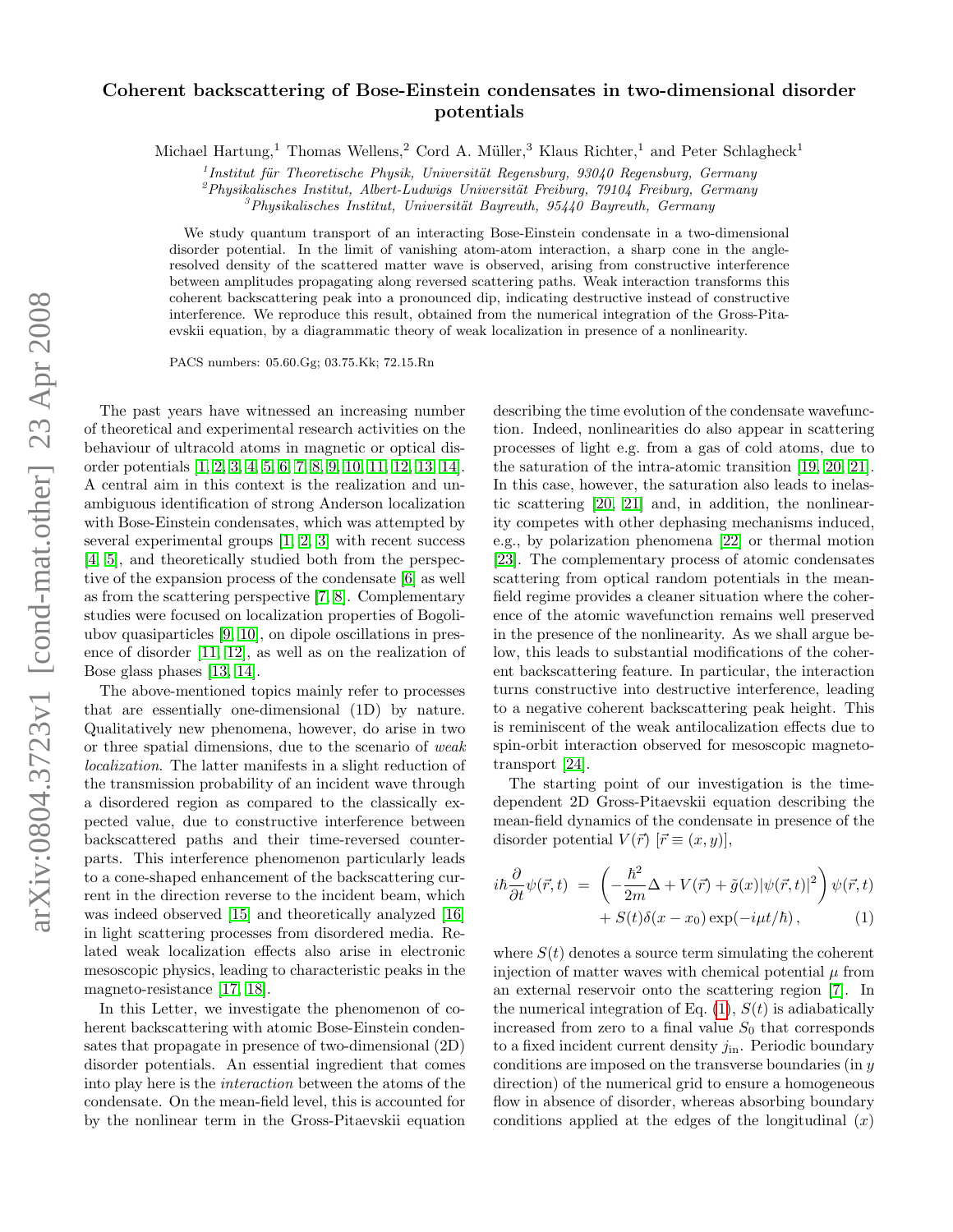

<span id="page-1-0"></span>FIG. 1: (Color online) Scattering geometry and stationary scattering state associated with a randomly generated disorder potential. The left-hand side displays  $V(x, y)$  in a grayscale plot and shows the spatial variation of the nonlinearity  $g(x)$ . The upper right panel shows the density of the corresponding scattering state that is populated through the numerical integration of the inhomogeneous Gross-Pitaevskii equation [\(1\)](#page-0-0). The lower right panel shows the decay of the coherent mode  $|\langle \psi \rangle|^2$  and the density  $\langle |\psi|^2 \rangle$  with x, averaged over y for  $\sim 10^3$  randomly generated disorder configurations. Parameters:  $kL = 40, \ kW = 120, \ k\sigma = 0.5, \ V_0 = 0.614\mu,$  $g = 0.005, j_{\text{in}} = \hbar k^3 / m$ , with  $k \equiv \sqrt{2m\mu}/\hbar$ .

direction allow us to inhibit artificial backreflection of outgoing waves with rather high accuracy [\[25\]](#page-3-24).

In Eq. [\(1\)](#page-0-0), the effective 2D interaction strength is written as  $\tilde{g}(x) \equiv \hbar^2 g(x)/(2m)$ , with the dimensionless nonlinearity parameter  $g(x)$ . In presence of a harmonic confinement of the condensate in the third spatial dimension with the oscillator length  $a_{\perp}(x) \equiv \sqrt{\hbar/[m\omega_{\perp}(x)]}$ , sion with the oscillator length  $u_{\perp}(x) = \sqrt{n/\mu} \omega_{\perp}(x)$ ,<br>we have  $g(x) = 4\sqrt{2\pi} a_s/a_{\perp}(x)$ , where  $a_s$  denotes the swave scattering length of the atoms. We assume that  $q(x)$  is adiabatically ramped on and off in front of and behind the disorder region, as shown in Fig. [1.](#page-1-0) Physically, this spatial variation of the nonlinearity, which is needed in order to avoid nonlinear effects at the position of the source and the absorbing boundaries, would correspond to a finite extent of the transverse harmonic confinement into which the condensate is propagating. As for the disorder potential  $V(\vec{r})$ , we choose a Gaussian random process characterized by a vanishing mean value  $\langle V(\vec{r})\rangle = 0$  and a Gaussian correlation function  $\langle V(\vec{r})V(\vec{r} + \Delta \vec{r}) \rangle = V_0^2 e^{-\Delta r^2/2\sigma^2}$  with correlation length σ. We focus in the following on the parameters  $k\sigma = 0.5$ , with  $k \equiv \sqrt{2m\mu}/\hbar$  the wavenumber of the incident beam, and  $V_0/\mu = 0.614$ . The incident current density reads  $j_{\text{in}} = \hbar k |\psi_0|^2/m$ , where we set  $\psi_0 = k$  for the amplitude of the incident wave [\[26\]](#page-3-25).

At the above values for  $\sigma$  and  $V_0$ , scattering in the disorder region is approximately isotropic. This is quantitatively expressed by the equivalence of the two rele-



<span id="page-1-4"></span>FIG. 2: Scattering mean free path  $\ell_s$  (left panel) and transport mean free path  $\ell_{tr}$  (right panel) in the disorder potential for  $k\sigma = 0.5$  in absence of the nonlinearity. In the left panel, the numerically computed lengths are compared with the Born approximation [\(2\)](#page-1-1) (solid line) and in the right panel with the Boltzmann mean free path  $(3)$  ( $\ell_B$ , dashed line) and the expression [\(4\)](#page-1-3) that takes into account weak localization corrections ( $\ell_{tr}$ , solid line). We find  $\ell_{tr} \simeq \ell_s$  for  $V_0 < \mu$ , which characterizes isotropic scattering.

vant length scales that the disorder averages introduces for the transport process of the condensate: the scattering mean free path  $\ell_s$ , which describes the average decay of the incident coherent mode inside the disorder region according to  $|\langle \psi(\vec{r})\rangle|^2 \propto \exp(-x/\ell_s)$ , and the transport mean free path  $\ell_{tr}$ , which characterizes the decay of the average density  $\langle |\psi(\vec{r})|^2 \rangle$  (see Fig. [1\)](#page-1-0). In absence of the nonlinearity, the scattering mean free path is in leading order in  $V_0$  given by the Born approximation

<span id="page-1-1"></span>
$$
(k\ell_s)^{-1} \simeq (\pi/2)(V_0/\mu)^2 (k\sigma)^2 I_0(k^2\sigma^2) \exp(-k^2\sigma^2) \tag{2}
$$

where  $I_i(\xi)$  is the modified Bessel function of order j.

The transport mean free path can be extracted from the linear decrease of  $\langle |\psi(\vec{r})|^2 \rangle$  with x according to  $\langle |\psi(\vec{r})|^2 \rangle \propto (L + z_0 \ell_{tr} - x),$  with  $z_0 = 0.82$  in two spatial dimensions, and  $L$  the longitudinal extent of the disorder region. In lowest order in  $V_0$ ,  $\ell_{tr}$  is given by the Boltzmann transport mean free path  $\ell_B$  defined through

<span id="page-1-2"></span>
$$
\ell_s/\ell_B = 1 - I_1(k^2 \sigma^2) / I_0(k^2 \sigma^2). \tag{3}
$$

Weak localization effects lead to logarithmic corrections that yield for  $k\ell_B \gg 1$  [\[27,](#page-3-26) [28\]](#page-3-27)

<span id="page-1-3"></span>
$$
\ell_{tr} \simeq \ell_B [1 - 2(k\ell_B)^{-1} \log(L/\ell_B)]. \tag{4}
$$

As shown in Fig. [2,](#page-1-4) the expressions [\(2\)](#page-1-1) and [\(4\)](#page-1-3) are in good agreement with the numerically computed values of  $\ell_s$  and  $\ell_{tr}$  for  $V_0 < \mu$ . Specifically at  $k\sigma = 0.5$  and  $V_0/\mu = 0.614$ , we find  $k\ell_s \simeq 9.61$  and  $k\ell_{tr} \simeq 9.75$ .

The angle-resolved current in backward direction is numerically computed from the decomposition of the reflected wave  $\psi_{\text{ref}}(x, y) \equiv \psi(x, y) - \psi_0 \exp(ikx)$  at fixed position x close to  $x_0$  [where  $g(x)$  is negligibly small] into the transverse eigenmodes  $\chi_n(y) \sim \exp(i n \pi y/W)$ , which support outgoing waves into the directions with the angles  $\theta_n \equiv \arcsin[2\pi n/(kW)]$ . Figure [3](#page-2-0) shows the average angular density  $j(\theta)$  of the backscattered current, which is normalized such that  $\int_0^{2\pi} j(\theta) d\theta = 2\pi$ . In the linear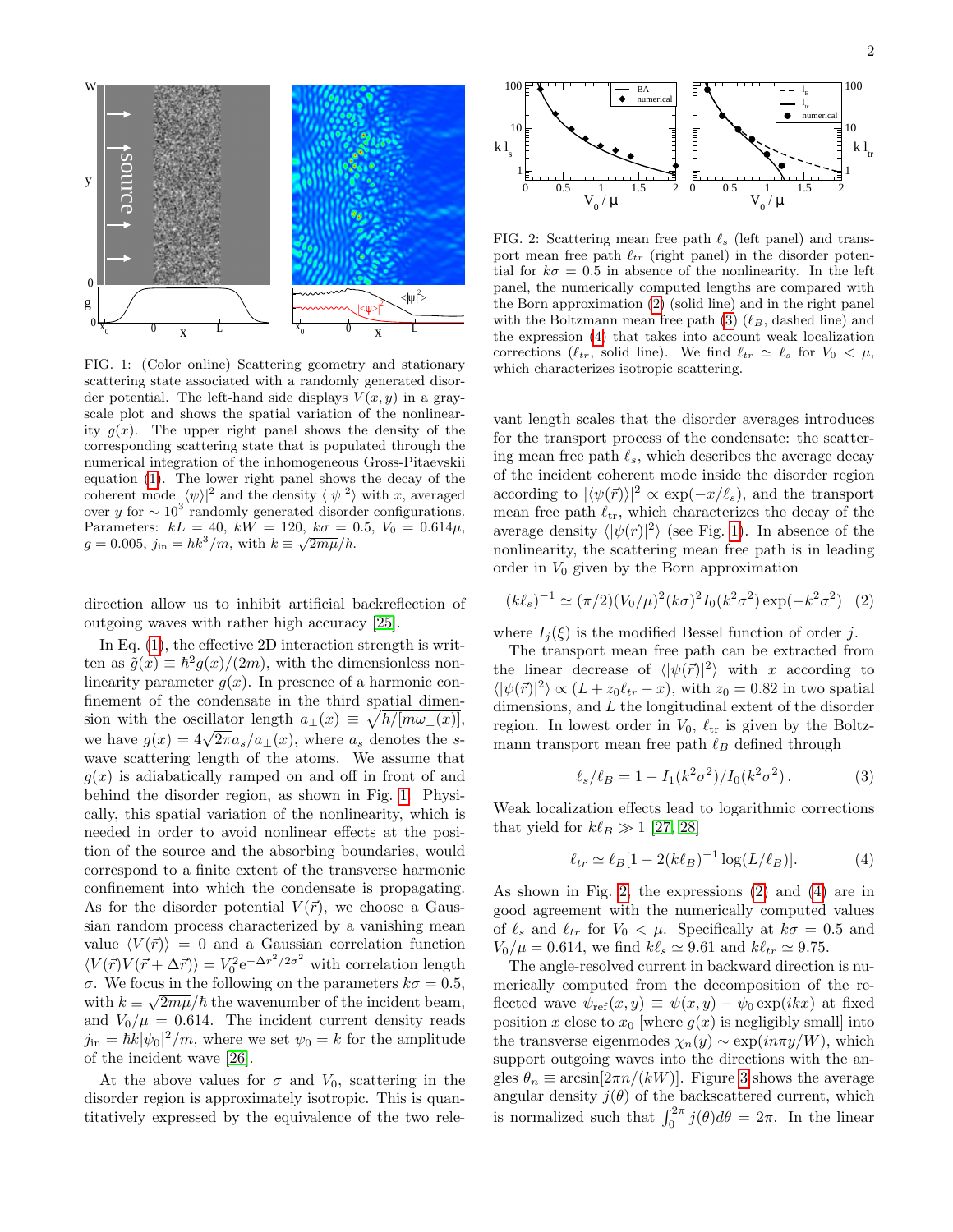

<span id="page-2-0"></span>FIG. 3: (Color online) Angle-resolved current density of backscattered atoms in absence and in presence of the nonlinearity, obtained from the average over  $\sim 10^3$  disorder configurations (parameters as in Fig. [1;](#page-1-0) the error bars denote the statistical standard deviation). The coherent backscattering cone for  $q = 0$  (black line) is transformed into a pronounced dip for intermediate nonlinearities  $(g = 0.02, \text{ bold red line}),$ and turns into a smooth peak structure at larger values of  $g$  ( $g = 0.06$ , dashed blue line). The inset shows the angleresolved current for the case of a tilted incident beam where the source term in Eq. [\(1\)](#page-0-0) populates the transverse eigenmode defined by the angle  $\theta_6 \simeq 0.32$ . In contrast to the smooth peak, the cone and dip structures are indeed found at the angle that corresponds to retro-reflection of the incident beam, which confirms that they both arise due to interference between reflected paths.

case  $(g = 0)$ , we encounter the well-known cone structure at  $\theta = 0$ , which is a characteristic signature of weak localization [\[15,](#page-3-14) [16\]](#page-3-15). Rather small values of  $q \sim 0.02$  corresponding to  $\tilde{g}|\psi(\vec{r})|^2 \sim 10^{-2}\mu$ , are sufficient to substantially modify this cone-shaped peak. Most interestingly, it is not washed out by the nonlinearity, but transformed into a dip that roughly has the same shape as the peak at  $g = 0$ . This indicates that the underlying interference phenomenon between reflected scattering paths is still effective at finite  $g$ , but has turned from constructive to destructive.

The occurence of a dip in the backscattered current is confirmed by calculations based on the diagrammatic approach for weak localization in presence of a nonlinearity [\[21,](#page-3-20) [30\]](#page-3-28). Assuming the realization of a stationary scattering state, the average density  $\langle |\psi(\vec{r})|^2 \rangle$  is expressed in terms of ladder diagrams, which amounts to neglecting interference, and thus describing wave transport as a classical random walk. This assumption is valid approximately for a dilute medium, i.e. for  $k\ell \gg 1$  with  $\ell \equiv \ell_B \simeq \ell_{tr} \simeq \ell_s$  (for isotropic scattering). Furthermore, we assume the condition  $g^2 |\psi_0/k|^4 k \ell \ll 1$  under which scattering from the fluctuations  $\tilde{g}|\psi(\vec{r})|^2$  of the nonlinear refractive index is negligible compared to scattering from the disorder potential  $V(\vec{r})$  [\[29\]](#page-3-29). Therefore, the average density  $\langle |\psi(\vec{r})|^2 \rangle$  remains approximately unaffected by the nonlinearity, and thus is well described by linear transport theory. From the average density,



<span id="page-2-3"></span>FIG. 4: Backscattered current at  $\theta = 0$  as a function of the nonlinearity q (parameters as in Fig. [1\)](#page-1-0), obtained from the numerical simulation (symbols) and from the diagrammatic theory, Eqs. [\(5-](#page-2-1)[7\)](#page-2-2) (solid line). The horizontal dashed line indicates the diffuse background intensity  $j_L(0)$ . Negative cone heights  $j<sub>C</sub>(0) < 0$  leading to a dip in the angle-resolved current density  $j(\theta)$  appear for  $g > 0.01$ .

the flux backscattered in direction  $\theta = 0$  results as  $j_{\text{L}}(0) = \int_0^L dx \exp(-x/\ell) \langle |\psi(x)|^2 \rangle /(\ell |\psi_0|^2).$ 

In a second step, the coherent backscattering peak is calculated by means of crossed (Cooperon) diagrams, describing interference between reversed scattering paths. Following the diagrammatic approach presented in Ref. [\[30\]](#page-3-28), we obtain the height of the coherent backscattering peak from the transport equations

$$
C_c(x) = |\psi_0|^2 e^{-\hat{x}/\ell} \left(1 + \frac{i}{k} \int_{x_0}^x dx' g(x') C_1(x')\right), \quad (5)
$$

<span id="page-2-1"></span>
$$
C_1(x) = \int_0^L \frac{dx'}{\pi \ell} \left[ K_0 \left( \left| \frac{\hat{x} - x'}{\ell} \right| \right) \left( C_1(x') + C_c(x') \right) + \frac{i}{k} K_1 \left( \left| \frac{\hat{x} - x'}{\ell} \right| \right) \langle |\psi(x')|^2 \rangle \times \right)
$$
  
 
$$
\times \int_{\min(x, x')}^{\max(x, x')} dx'' g(x'') \left( C_1(x'') + C_c(x'') \right) \right]
$$
(6)

for the "Cooperon intensity"  $C_1(x)$  and the "coherent" Cooperon intensity"  $C_c(x)$ , with  $\hat{x} \equiv \max(x, 0)$  and  $K_{0,1}$ the modified Bessel functions of the second kind. The contribution to the flux scattered in backward direction then results as

<span id="page-2-2"></span>
$$
j_{\rm C}(0) = \text{Re} \int_0^L \frac{dx}{\ell |\psi_0|^2} e^{-x/\ell} \left( C_1(x) + \frac{i}{k} \langle |\psi(x)|^2 \rangle \int_{x_0}^x dx' g(x') C_1(x') \right). \tag{7}
$$

Note that nonlinear processes also occur for  $x_0 < x < 0$ where  $V(\mathbf{r}) = 0$  but  $g(x) > 0$  (see Fig. [1\)](#page-1-0). Hence, the cone height  $j_{\text{C}}(0)$  — in contrast to the background intensity  $j_{\text{L}}(0)$  — explicitly depends on the spatial extent of the nonlinearity region in front of the disorder potential, and can therefore be tuned through the ramp-up of  $g(x)$ .

In the absence of nonlinearity, the above equations reduce to linear transport theory in a two-dimensional slab, yielding  $C_1(x)|_{g=0} = \langle |\psi(x)|^2 \rangle - |\psi_0|^2 \exp(-x/\ell)$ . We